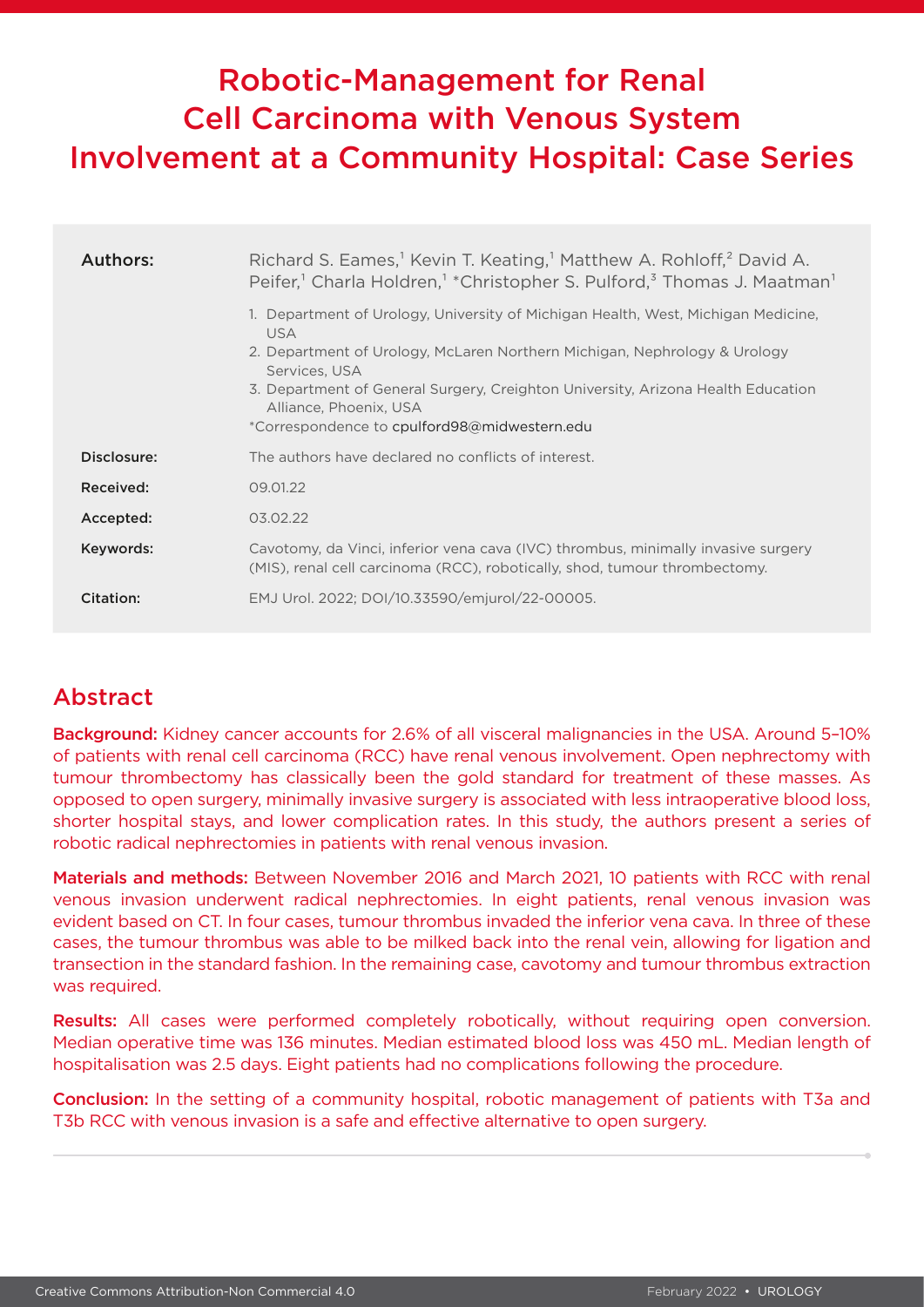#### INTRODUCTION

Kidney cancer accounts for 2.6% of all visceral malignancies in the USA, with renal cell carcinoma (RCC) comprising the vast majority.1 Classic presentation of RCC includes the triad of flank pain, haematuria, and a palpable abdominal mass. However, it is now more common for RCC to be discovered incidentally on imaging or following the workup for haematuria. Risk factors include smoking, obesity, hypertension, chronic kidney disease, and inherited disorders such as Von Hippel–Lindau or polycystic kidney disease.2 Biopsy of lesions found on CT suspicious for kidney cancer is controversial, and masses are often definitively managed with surgical removal.<sup>3</sup> As the disease progresses, the renal venous system can be compromised by the tumour and growth may continue to the inferior vena cava (IVC) and right atrium. Pathologic T3a+ disease with renal vein involvement is seen in 4–10% of all patients with RCC.<sup>1</sup> The gold standard treatment for T3a+ disease is nephrectomy and tumour thrombectomy.<sup>4</sup> Unfortunately, the 5-year cancer-specific survival rate is only 25–53%, which portends a worse prognosis than localised RCC.<sup>1</sup> Conventionally, open nephrectomy with tumour thrombectomy has been the standard of care for treatment of masses with venous invasion. However, it has become increasingly common for these masses to be treated with minimally invasive surgery (MIS).<sup>4</sup> MIS has been shown to have less intraoperative blood loss, shorter hospital admissions, improved time to convalescence, and lower complication rates than open surgery.<sup>5</sup> While many previous studies detailed the use of MIS at tertiary academic centres, the goal of this case series is to demonstrate robotic management of RCC with renal vein or IVC involvement at a community hospital.

### MATERIALS AND METHODS

Following institutional review board approval, this study represents a monocentric, retrospective review of robotic assisted nephrectomies with or without IVC thrombectomy. All operations were performed by a single high-volume robotic surgeon (Maatman) from November 2016 to March 2021. A total of 59 cases were completed by the primary surgeon between this time. Thirty-seven patients were selected who were at least 18 years or older and had final pathologic staging of T3a or greater. Of these patients, only 10 patients had venous invasion and were included for final analysis. The remaining 27 were excluded because they had either perinephric or collecting system invasion without venous involvement on final pathology. All patients included in the study had CT imaging obtained perioperatively.

Data collected included patient demographics (age, laterality, comorbid factors, BMI, and American Society of Anesthesiology [ASA] score); intraoperative estimated blood loss, operative time, and postoperative factors (length of stay, postoperative complications) as well as final pathology. Preoperative imaging was also reviewed by institutional board-certified radiologists to evaluate for gross involvement of the renal venous system. A complete breakdown of patient demographics is demonstrated in Table 1.

#### SURGICAL TECHNIQUE

The da Vinci Si and Xi Surgical Systems (Intuitive, Sunnyvale, California, USA) were used for all cases. Each case was started by medialising the colon and exposing the renal hilum. In almost every case a gross tumour thrombus was visible in the renal vein. The renal artery was then exposed, ligated, and transected. After transection of the renal artery, the treatment algorithm would diverge based on the involvement of the tumour thrombus. In those with tumour thrombus extending only into the renal vein, a robotic stapler was used to ligate the vein after ensuring mobility of the tumour thrombus and ability to maintain a satisfactory margin (Figure 1).

#### Thrombus Extension That Does Not Require Cavotomy

When gross tumour thrombus was seen extending into the IVC, dissection was performed down to the level of the iliac bifurcation. A vessel loop was then wrapped doubly around the IVC below the level of the thrombus. The IVC superior to the thrombus and the left renal vein were mobilised and vessel loops were placed around these vessels in a similar fashion. Following placement, the vessel loops were pulled through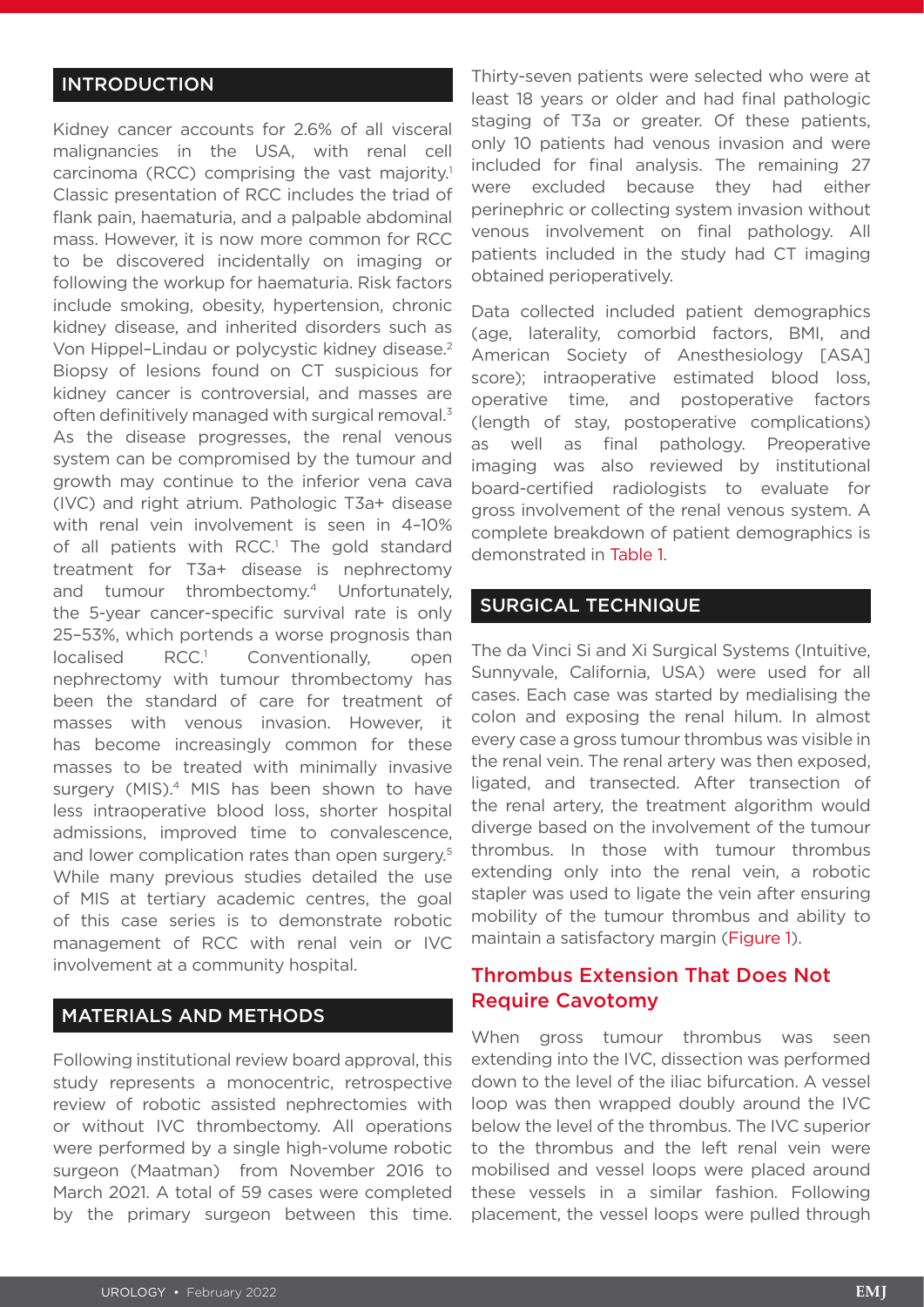Table 1: Patient demographics and preoperative characteristics.

| Patient | Age  | Gender | Side  | Renal venous<br>involvement<br>on CT | <b>Medical</b><br>comorbidities | <b>BMI</b> | <b>ASA</b><br>classification |
|---------|------|--------|-------|--------------------------------------|---------------------------------|------------|------------------------------|
|         | 53   | Male   | Right | No                                   | <b>HTN</b>                      | 32.20      | $\overline{2}$               |
| 2       | 56   | Male   | Right | Yes                                  | <b>HTN</b>                      | 40.50      | $\overline{2}$               |
| 3       | 58   | Male   | Right | Yes                                  | <b>HLD</b>                      | 34.55      | $\overline{\mathcal{S}}$     |
| 4       | 61   | Female | Right | Yes                                  | CAD, HLD                        | 23.25      | 3                            |
| 5       | 71   | Male   | Right | Yes                                  | CAD, HLD, HTN,<br><b>IIDM</b>   | 29.50      | 3                            |
| 6       | 74   | Female | Right | Yes                                  | None                            | 20.36      | 3                            |
| 7       | 77   | Male   | Right | Yes                                  | None                            | 17.36      | 3                            |
| 8       | 78   | Male   | Right | <b>No</b>                            | HLD, HTN                        | 26.60      | 2                            |
| 9       | 81   | Male   | Right | Yes                                  | HLD, HTN,<br>hypothyroidism     | 30.15      | 3                            |
| 10      | 87   | Male   | Right | Yes                                  | HLD, HTN, PAD,<br><b>IIDM</b>   | 26.83      | 3                            |
| Average | 69.6 | N/A    | Right | N/A                                  | N/A                             | 28.13      | 2.7                          |

ASA: American Society of Anesthesiologists; CAD: coronary artery disease; HLD: hyperlipidaemia; HTN: hypertension; IIDM: insulin-independent diabetes mellitus; N/A: not applicable; PAD: peripheral artery disease.

24 Fr Foley catheter rubber shods. In the event vascular occlusion was needed, the Rummel tourniquets would be able to be cinched down and secured with Hem-o-lok clips (Teleflex®, Wayne, Pennsylvania, USA). In almost all of these patients, occlusion was not needed, and the tumour thrombus was able to be pressed into the renal vein by serially grasping the proximal edge of the thrombus.

#### Thrombus Extension Requiring Cavotomy

In one of the patients, the thrombus was unable to be mobilised back into the renal vein and access into the lumen of the IVC was deemed necessary. The Rummel tourniquets were then used to secure the vasculature as previously described. Next, the IVC was sharply dissected open, and the tumour thrombus was extracted. The IVC was closed with running 3–0 silk suture. The tourniquets were released, haemostasis was confirmed. The kidney was then dissected free, and the procedure was completed in the standard fashion.

#### RESULTS

All cases were successfully performed robotically without conversion to open. Mean patient BMI was 28.2 (range: 17.4–40.5) and mean ASA score was 2.7 (range: 2–3). All additional preoperative patient characteristics are listed in Table 1. Of note, all patients had right sided disease.

In eight cases, gross tumour thrombi were visibly extending into the renal vasculature on CT (Figure 1). In two cases, the preoperative imaging was not suggestive of thrombus and the venous extension was discovered at the time of pathologic evaluation. Surgical margins were negative in eight patients and positive in two. The two patients with positive margins had T4 disease radiographically. For one of these patients, the procedure was performed for palliative purposes for multiple life-threatening episodes of haematuria. The second patient with T4 disease and a positive margin had a cytoreductive nephrectomy to prepare for systemic chemotherapy.

Eight patients had no complications according to the Clavien–Dindo classification. One patient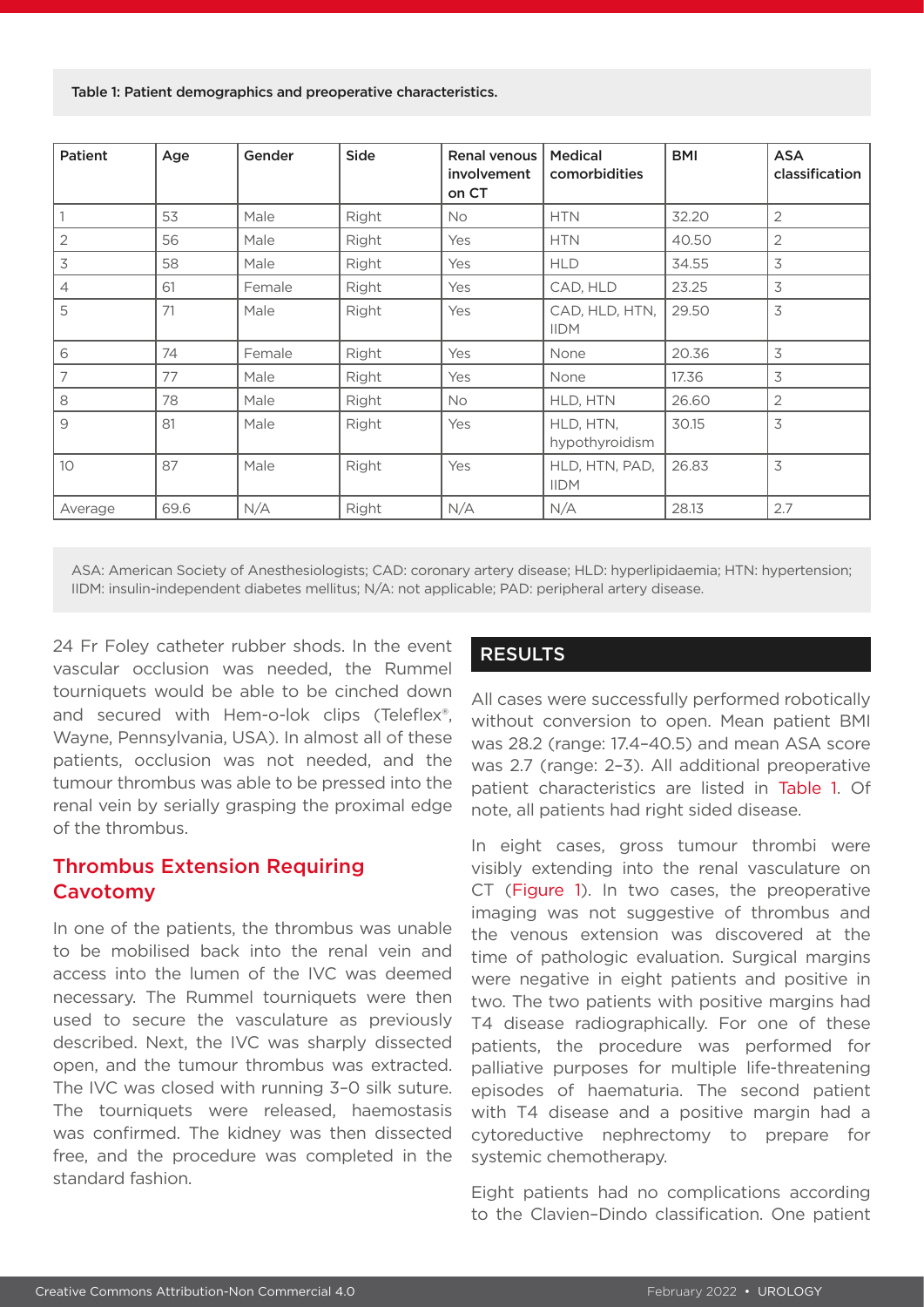

Figure 1: Axial CT imaging of a patient's abdomen, demonstrating tumour thrombus invading the right renal vein and inferior vena cava.

Tumour thrombosis measured 10x8x4.5 cm.

had a Clavien Grade II for acute blood loss anaemia, requiring blood transfusion. Another patient had a Clavien Grade IIIa as they required readmission and nasogastric tube placement for a postoperative ileus. Nine of the 10 tumours were clear cell RCC and one was papillary RCC. The median blood loss was 450 mL (60–900), the median length of inpatient stay was 2.5 days (1–4), and the median operative time was 136 minutes (97-191 [Table 21). In three cases, the tumour thrombus was able to be milked back into the renal vein from the IVC prior to ligation. In one case tumour thrombus extension into the IVC required cavotomy as the thrombus was unable to mobilised.

#### **DISCUSSION**

The first laparoscopic radical nephrectomy was performed in 1990 on an 85-year-old female with a 3 cm mass. It took 7 hours, and the patient was discharged on post-operative Day 6.6 Since then, minimally invasive renal surgery has advanced considerably, and the approach has been widely adopted. Significant benefits over open surgery have been demonstrated including less intraoperative blood loss, decreased length of stay, and reduced postoperative analgesia requirements.6 The utilisation of the laparoscopic approach peaked in 2008 when it neared 50% of all cases. In 2004 the first report of a robot assisted radical nephrectomy was published, and this approach continues to increase in popularity. As many as 27% of all radical nephrectomies were performed robotically in 2015.<sup>7</sup> Some argue that a purely laparoscopic approach is the optimal method to perform a radical nephrectomy as the robotic approach is more expensive and does not have significantly improved outcomes.<sup>7</sup> At the authors' institution, they prefer to use the robotic approach as it allows the trainees to hone their skills for other robotic procedures such as partial nephrectomies, nephroureterectomies, and pyeloplasties.

Analysis of the literature demonstrates that perioperative outcomes related to RCC with IVC thrombus are often associated with complications. In one study of 5,180 patients from 416 institutions, 4% of patients had a major postoperative complication, 28% had a complication of any kind, more than 40% of patients had an operative time of greater than 4 hours, 20% of patients required a blood transfusion, and 20% of patients required hospitalisation for more than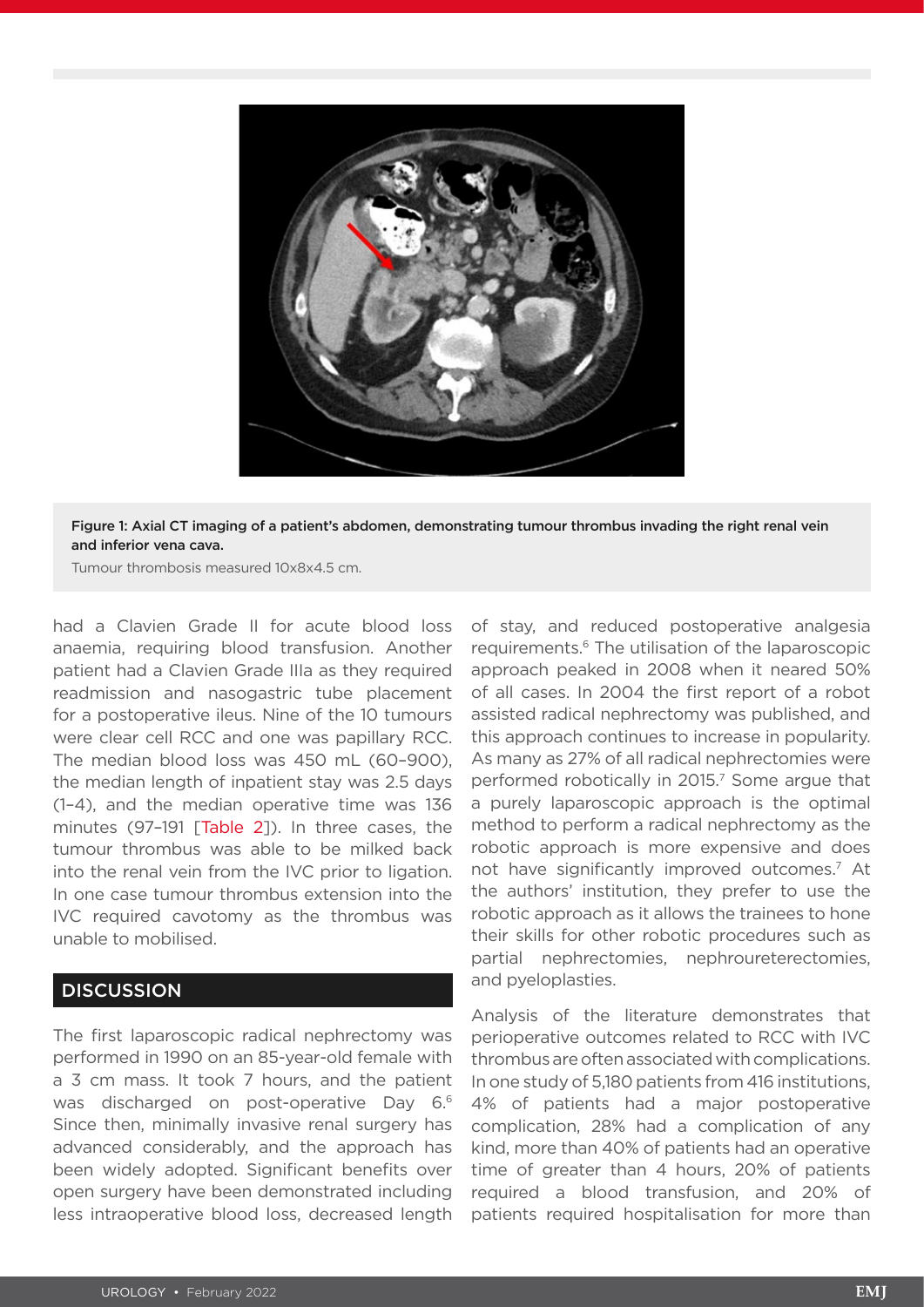| Patient<br>number                                         | *Pathological<br>stage | <b>Tumour size</b><br>(cm) | Margin<br>status                 | Robotic time<br>(mins) | EBL (mL) | Length of<br>stay (days) | Complication                                            |
|-----------------------------------------------------------|------------------------|----------------------------|----------------------------------|------------------------|----------|--------------------------|---------------------------------------------------------|
|                                                           | pT3a Nx                | 6.0x4.5x7.0                | Negative                         | 136                    | 478      | 3                        | Readmission for<br>postoperative<br>ileus               |
| $\overline{2}$                                            | pT3b Nx                | 8.0x6.0x5.0                | Negative                         | 154                    | 900      | $\overline{4}$           | None                                                    |
| $\overline{3}$                                            | pT3a Nx                | 10.0x8.0x4.5               | Negative                         | 114                    | 500      | $\overline{2}$           | None                                                    |
| $\overline{4}$                                            | pT3a Nx                | 7.5x7.4x6.1                | Negative                         | 97                     | 60       | $\overline{2}$           | None                                                    |
| 5                                                         | pT3b NO                | 6.7x5.2x3.0                | Negative                         | 112                    | 80       |                          | None                                                    |
| 6                                                         | pT3a N1                | 15.0x9.0x13.0              | Negative                         | 191                    | 900      | $\overline{4}$           | Acute blood<br>loss anaemia,<br>transfusion<br>required |
| $\overline{7}$                                            | pT3a N1                | 7.3x5.5x4.0                | Renal vein<br>margin<br>positive | 110                    | 850      | $\overline{4}$           | None                                                    |
| 8                                                         | pT3a Nx                | 4.7x4.3x3.4                | Negative                         | 100                    | 140      |                          | None                                                    |
| $\mathcal{G}% _{M_{1},M_{2}}^{\alpha,\beta}(\varepsilon)$ | pT3a NO                | 12.0x8.0x6.0               | Negative                         | 184                    | 250      | 3                        | None                                                    |
| 10                                                        | pT3a Nx                | 7.3x6.0x6.0                | Renal vein<br>margin<br>positive | 162                    | 350      | $\overline{2}$           | None                                                    |
| Average                                                   | N/A                    | N/A                        | N/A                              | 136                    | 450.8    | 2.6                      | N/A                                                     |

\*Pathological staging based on the American Joint Committee on Cancer (AJCC) classification.

EBL: estimated blood loss; pT: pathologic tumour; N: nodes; N/A: not applicable.

4 days.<sup>8</sup> In this study's series, only one of the patients required transfusion (12.5%), operative time never exceeded 4 hours, and length of stay never exceeded 4 days.<sup>7</sup> All of the tumours in this series except one were at least 7 cm in diameter and almost all had gross extension of tumour thrombus. Even in those with large tumour burdens, this series confirms safety and efficacy in the treatment of these patients in a community setting.

In two patients, renal venous invasion was discovered during pathologic processing. As a result of this finding, both of their T stages were upgraded from T1 to T3. In one study of 987 patients with cT1a tumours, 9% were upstaged to pT3a as a result of renal venous invasion on pathology. These patients were found to have lower 2-year recurrence free survival (87.3%) than those that were not upstaged  $(98.7\%)$ .<sup>8</sup> This finding was redemonstrated in a study of almost 2,000 patients at the University of Michigan, USA, in 2018. Russell et al.<sup>9</sup> found both the 3-year

and 5-year recurrence free survival of upstaged tumours to be significantly lower than those of their matched non-upstaged cohort members. The difference in 5-year progression free survival was particularly drastic with the non-upstaged progression free survival rate of 96% compared to the upstaged progression free survival rate of 76%.<sup>9</sup>

In the staging of RCC, the grade of T3a can be quite variable. The size of the tumour is no longer a factor, and the primary determinant of staging is the degree of extra renal extension. Extra renal extension can occur in multiple places including renal sinus fat, renal venous system, or perirenal fat. As these tumours can have various sizes and types of invasion, their prognosis can vary significantly. Renal venous thrombosis (RVT) is a particularly poor prognostic factor and is a predictive factor for postoperative recurrence in patients with T3. One study of 800 patients found that those with clinically detected RVT had a 5-year recurrence free survival rate of 24.9%